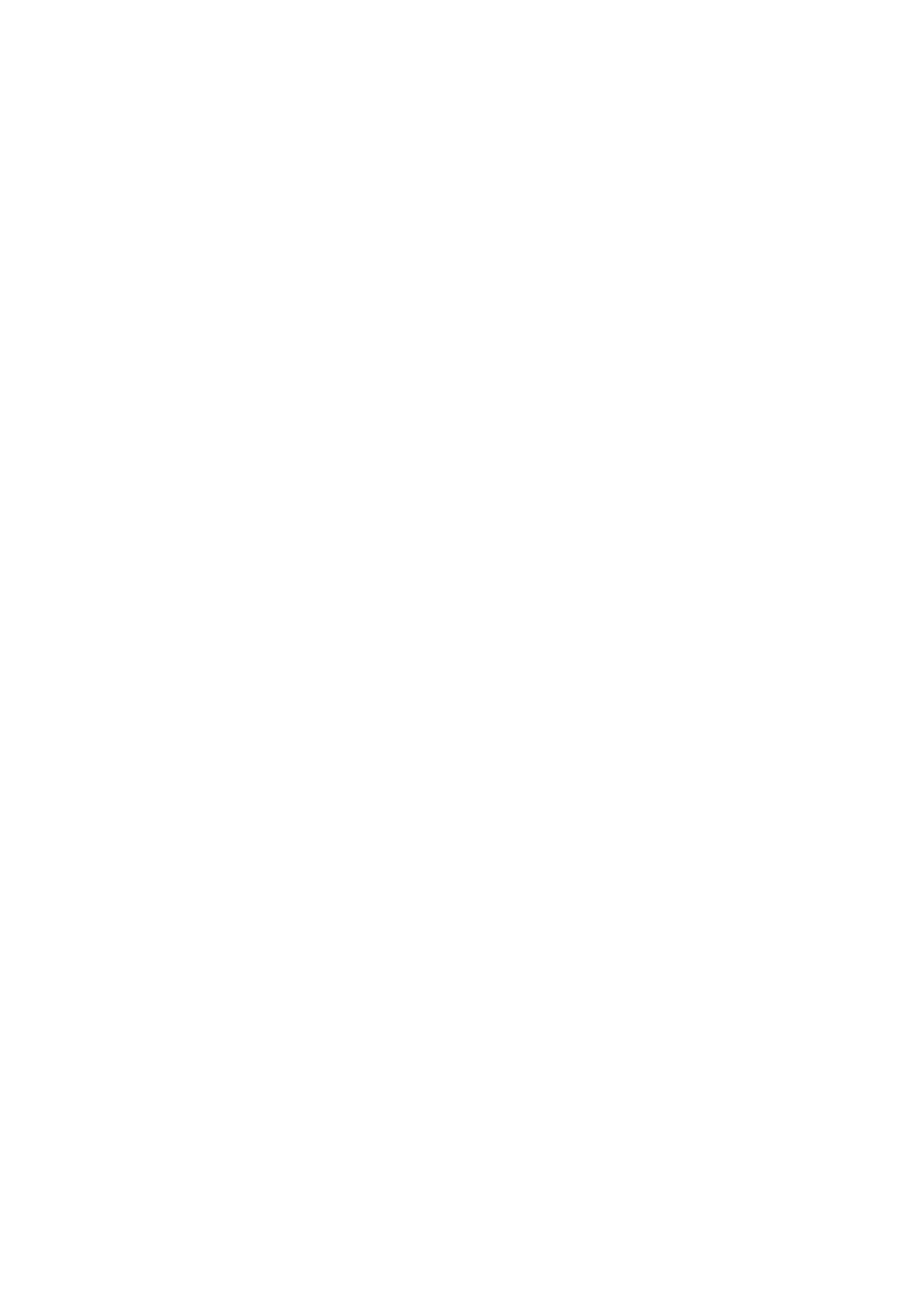| <b>ANGABEN ZUM INTERESSENTEN</b>                                  |  |
|-------------------------------------------------------------------|--|
| RADIO FANTASY GmbH                                                |  |
|                                                                   |  |
|                                                                   |  |
| Infrastrukturbetreiber $\Box$ JA – X NEIN                         |  |
| Bestehender Rundfunkveranstalter $X$ JA – $\Box$ NEIN             |  |
| Webradioanbieter $\Box$ JA $-$ X NEIN                             |  |
|                                                                   |  |
| Sonstige Tätigkeit:                                               |  |
| Teilnehmer DAB+-Pilotversuch □JA - X NEIN                         |  |
| Verbunden mit einem Digitalradioveranstalter $\Box$ JA $-$ X NEIN |  |
|                                                                   |  |

Eingereichte Beiträge werden zusammen mit Ihren personenbezogenen Angaben im Internet auf der Webseite der Regulierungsbehörde www.rtr.at veröffentlicht, sofern Sie keine Einwände gegen die Veröffentlichung Ihrer personenbezogenen Daten erhoben und geltend gemacht haben, dass dies Ihren berechtigten Interessen zuwiderlaufen würde. In diesem Fall kann der Beitrag anonym veröffentlicht werden. Andernfalls wird der Beitrag nicht veröffentlicht und kann inhaltlich auch nicht berücksichtigt werden. Teilen Sie bitte etwaige diesbezügliche Einwände mit.

Wir möchten Sie bitten bei Interesse an einer digitalen terrestrischen Übertragung von Hörfunk, eine Reihe von Fragen zu diesen Themen zu beantworten. Zum besseren Verständnis begründen Sie bitte Ihre Antworten. Die angeführten Optionen schließen sich nicht unbedingt gegenseitig aus, sondern können zuweilen miteinander kombiniert werden. Sofern Sie eine Option bevorzugen, geben Sie diese bitte an. Weitere Anmerkungen, die Sie möglicherweise für zweckmäßig erachten, sind willkommen.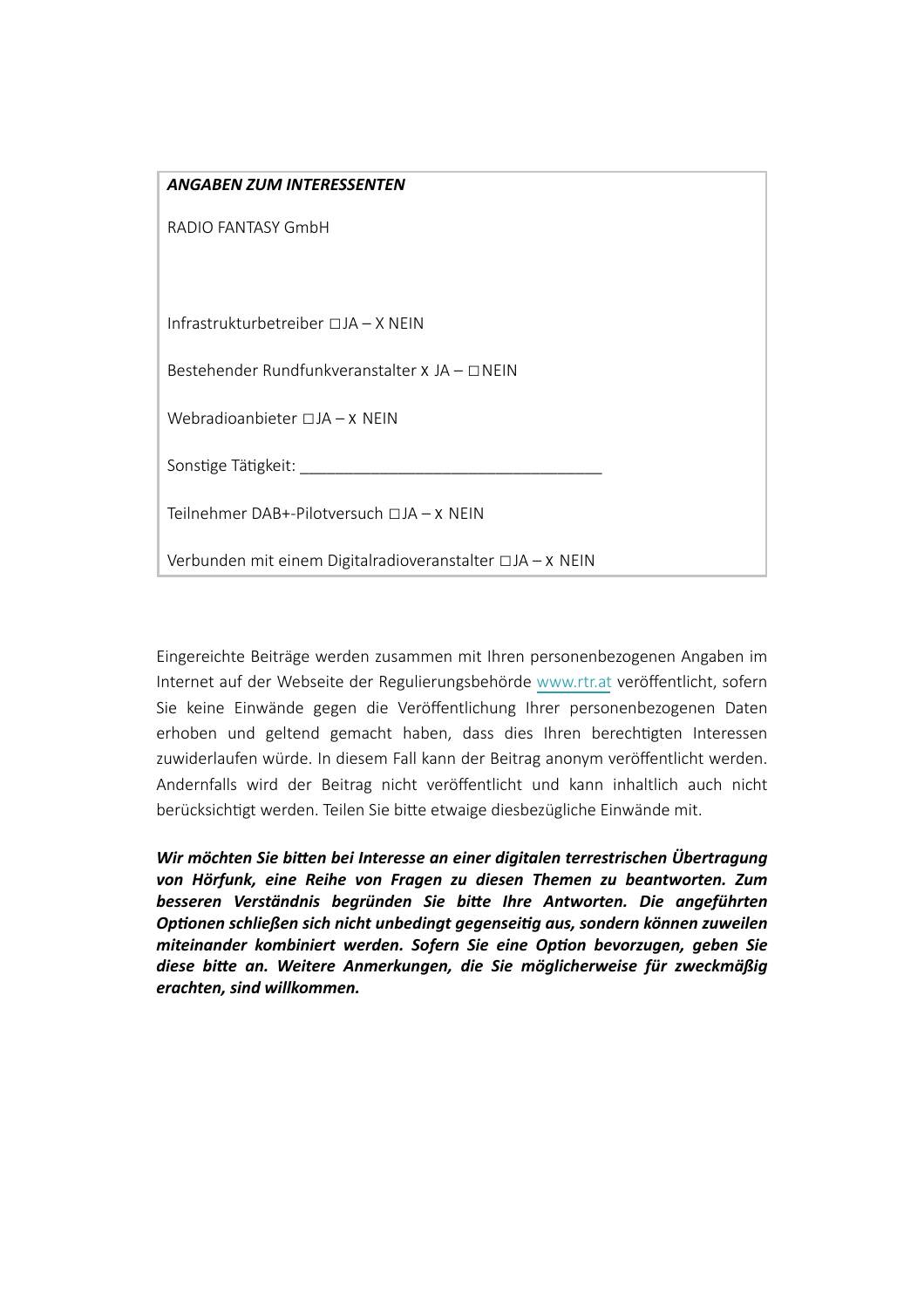# **FRAGE 1**

#### **Sind Sie als**

- potentieller Infrastrukturbetreiber interessiert am Betrieb eines DAB+-**Multiplex**
- 
- mit regionaler Versorgung? □JA-X NEIN  $\frac{1}{2}$
- mit bundesweiter Versorgung? □JA X NEIN  $\omega_{\rm{max}}$
- als potentieller Hörfunkveranstalter interessiert an der  $\bullet$
- Iokalen Verbreitung von Hörfunkprogrammen? x JA □ NEIN  $\overline{\phantom{0}}$
- regionalen Verbreitung von Hörfunkprogrammen? x JA □ NEIN  $\blacksquare$
- bundesweiten Verbreitung von Hörfunkprogrammen? □JA-X NEIN  $\sim$
- als potentieller Zusatzdiensteanbieter interessiert an  $\bullet$
- Iokalen Verbreitung von Zusatzdiensten? □ JA x NEIN  $\sim$
- regionalen Verbreitung von Zusatzdiensten? □ JA XNEIN  $\sim$   $-$
- bundesweiten Verbreitung von Zusatzdiensten? [DJA X NEIN]

FÜHREN SIE IHRE ANTWORT BITTE NÄHER AUS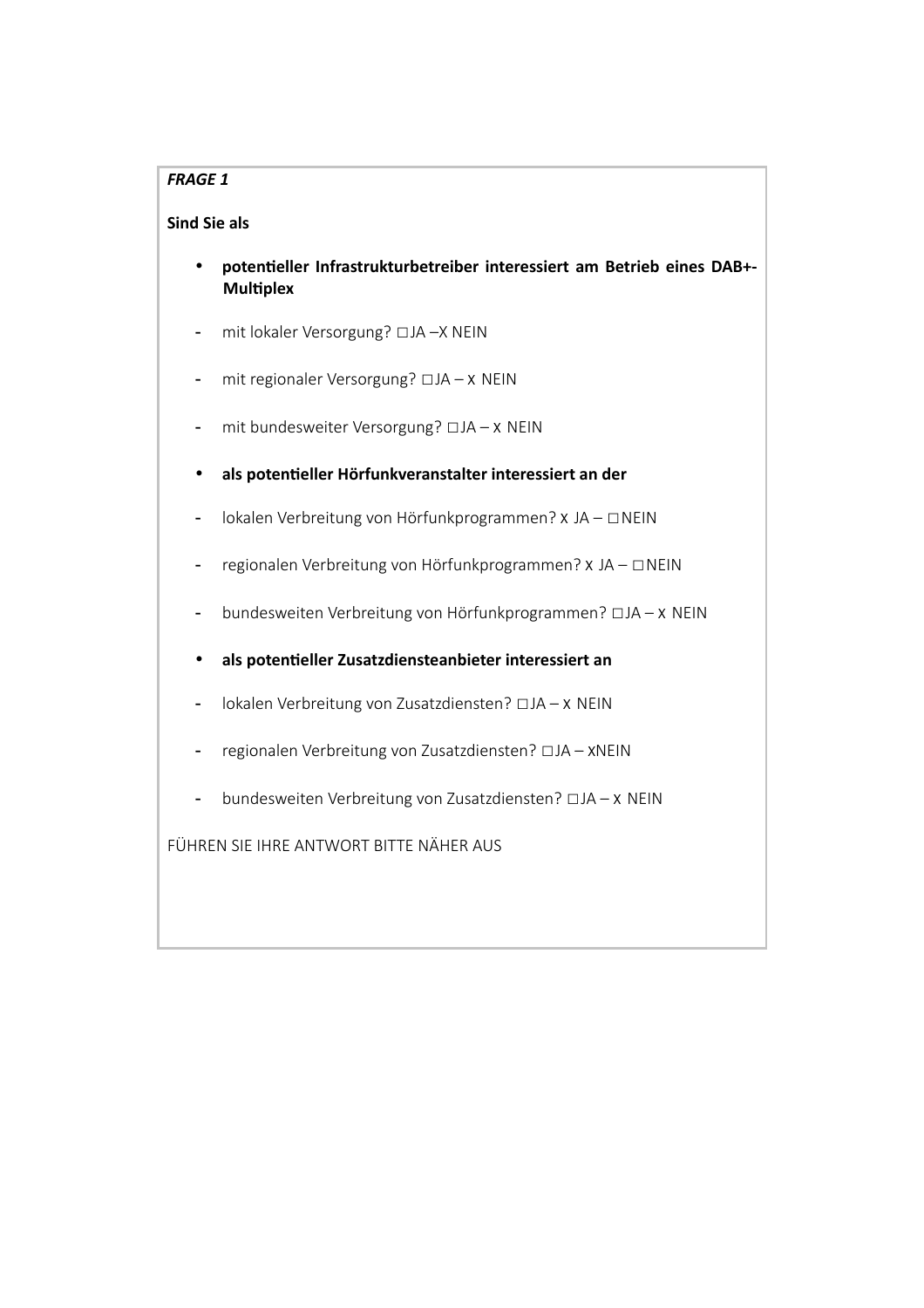#### **FRAGE 2**

# Wie viele Programmplätze/Datenrate müssten mindestens belegt sein, um Ihrer Meinung nach, um eine Region programmlich und finanziell abzudecken, die Sie interessiert?

Derzeit sind wir mit RADIO FANTASY in Wien aktiv. Wir könnten uns aber ein weiteres Format vorstellen. Daher könnte es durchaus sein, dass wir in den für uns relevanten Regionen auch mit zwei Formaten jeweils mit CU 54-60 vertreten sein werden.

#### **FRAGE 4**

Betreiber von Multiplex-Plattform haben mit EPG, TPEG, SLS, etc. auch Zusatzdienste in ihrem Programmbouquet. Sind solche Dienste wichtig für einen DAB+-Multiplex? In welchen Umfang sollen solche Dienste Bestandteil eines Programmbouquets sein dürfen? Gibt es weitere Dienste, die die Bekanntheit von DAB+ fördern könnten?

Für uns sind die programmbegleitetenden Dienste in Form von Text und Bildern, evtl. sogar kurzen Videos, wichtig.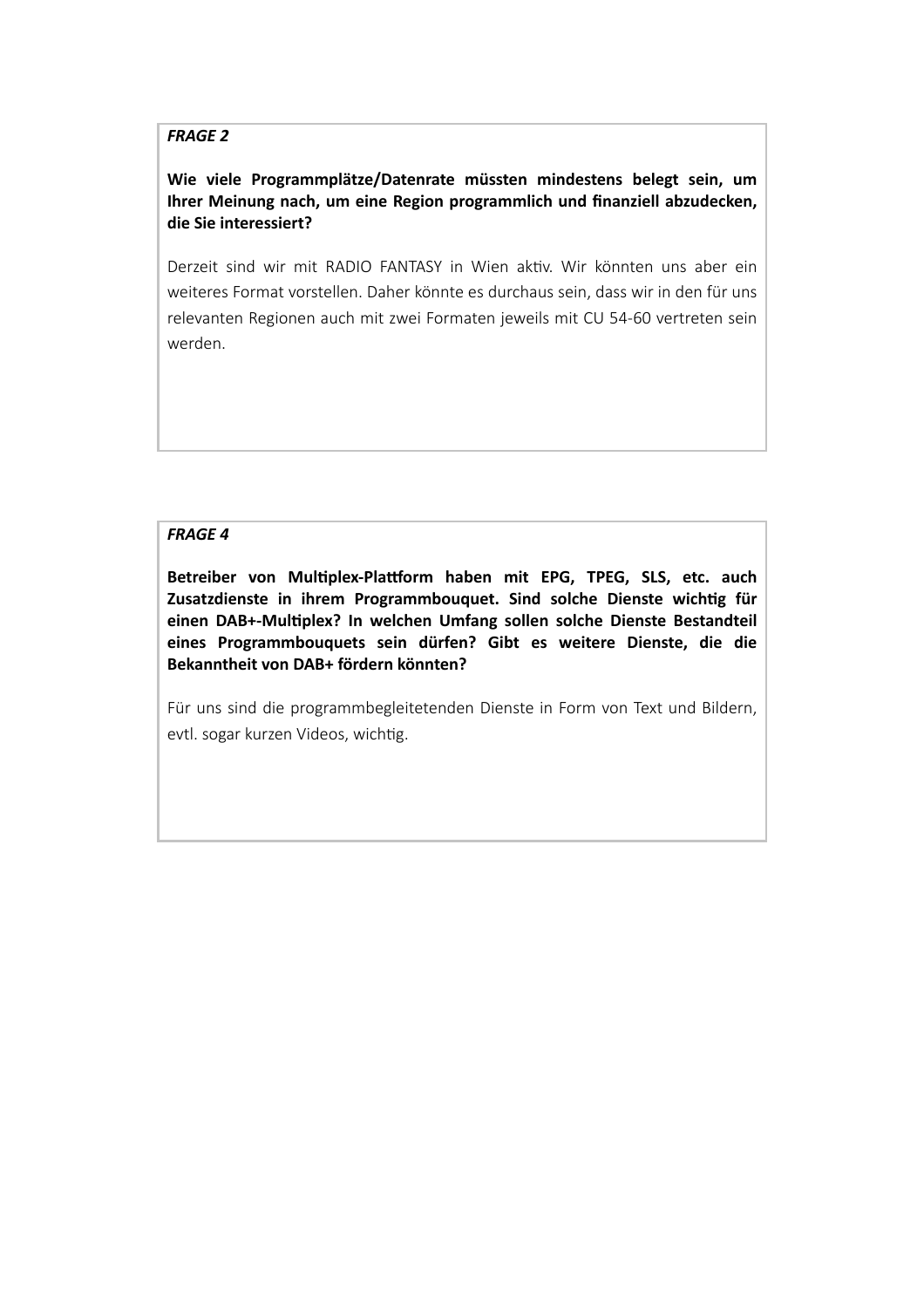# **FRAGE 5**

Sollen in der Zulassung Auflagen (z.B. Versorgungspflichten, Termine, Dienstqualität) gemacht werden? Um welche Auflagen sollte es sich handeln?

 $\Box$ JA – X NEIN –  $\Box$ KEINE MEINUNG

### **FRAGE 6**

Welche Maßnahmen müssten vorgeschrieben werden, um die Akzeptanz von DAB+ bei Publikum und Veranstaltern weiter zu fördern?

Wir denken, dass die Eigendynamik der Unternehmer den Erfolg bringt und lehnen daher Vorschriften ab.